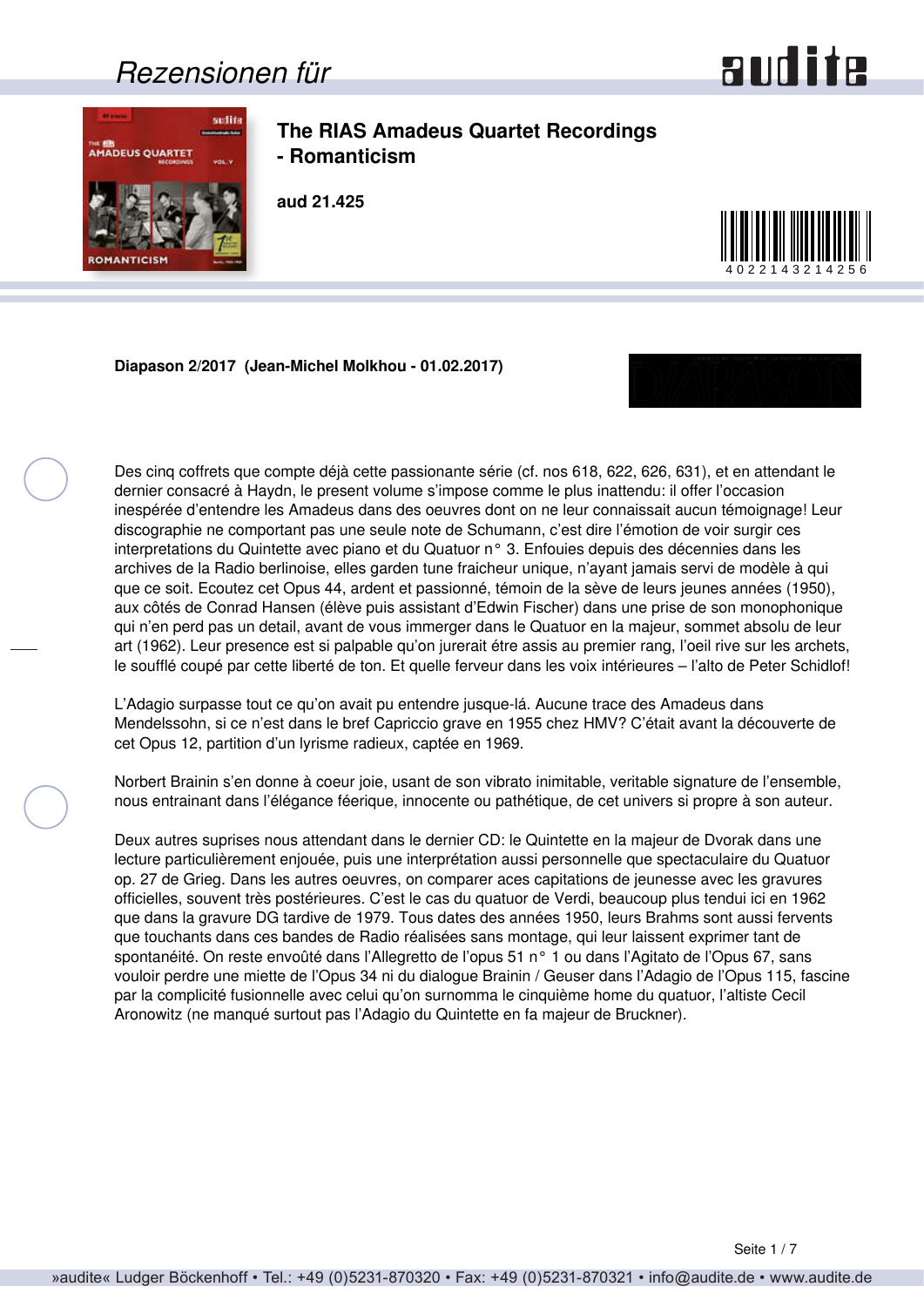### aud ite

#### <span id="page-1-0"></span>**[ensuite Kulturmagazin](http://www.ensuite.ch/) Dezember 2016 (Francois Lilienfeld - 01.12.2016)**



**Die «Zweite» Schumann: Klaviere oder Orchester?**

Obgleich die meisten der hier eingespielten Werke auch im Studio aufgenommen wurden (Westminster und vor Allem Deutsche Grammophon), lohnt sich die Anschaffung der audite-Sammlung als interessante Vergleichsbasis. Und die Schumann-Werke (ausser dem Quintett noch das Streichquartett A-dur op. 41 Nr. 3) sind sonst auf keinem Tonträger dokumentiert.

*Rezensionstext wird aus urheberrechtlichen Gründen nicht vollständig angezeigt.*

**Gramophone October 2017 (Rob Cowan - 01.10.2017)**

RAMOPHO

**Chamber of delights**

*The Amadeus Quartet on vintage form in Romantic repertoire and a much-recorded Danish pianist*

With a time frame that stretches from 1950 to 1969, Audite's fifth volume of RIAS Amadeus Quartet Recordings catches this great ensemble at the height of its powers. The theme on this occasion is Romanticism, and the set includes key repertoire that the quartet never took into the recording studio. Of principal interest is Grieg's G minor Quartet (recorded 1953), a performance that for sheer energy and expressive power rivals the pre-war recording from the Budapest Quartet – the first movement especially. You get the sense that both the quartet's leader Norbert Brainin – who is on especially good form here – and his colleagues are relishing every moment of a delectable score.

Mendelssohn is represented by a fiery account (1952) of the Capriccio from Op 81 (a work the group did record complete), especially striking at its fugal centre; and the Quartet in E flat major, Op 12 (1969), which features a warmly phrased account of the opening Adagio.

Schumann is another curious absentee from the Amadeus's official discography, the Piano Quintet in E flat (1950) most engaging where in the first-movement exposition (played with repeat) the second theme is handed between the viola and the cello, whereas the Scherzo illustrates how well pianist Conrad Hansen establishes a strong presence without overwhelming his colleagues. How lovely, too, Brainin's playing in the Trio. Hansen also cues a gently rocking lullaby for the opening of Dvorak's Piano Quintet (1950), and all five players alternate poetry and high spirits for the Dumka second movement: note the wild accelerando from 7'24", before Hansen calls a halt and Brainin weeps his line with a mournful (though never overwide) vibrato and marked portamentos. This is vintage Amadeus artistry.

It's interesting that for the opening bars of the third movement of Brahms's First Quartet (1950) they take the written hairpin dynamic as a cue to enter on an aching rallentando, an option they also take on their two commercial recordings of the score, though here it's more marked. This darkly introspective reading is in marked contrast to the more songful, even genial, account from seven years later of Op 67, the finale's variations bringing the work to a colourful conclusion. The finale of the Op III String Quintet (1953, with Cecil Aronowitz), however, really fuels the flames, especially at its centre, though for sheer ebullience the opening can't compare with a roughly contemporaneous Sony recording from the Casals Festival at Prades with Isaac Stern, Alexander Schneider and friends (coupled with the Schumann Piano Quintet with Myra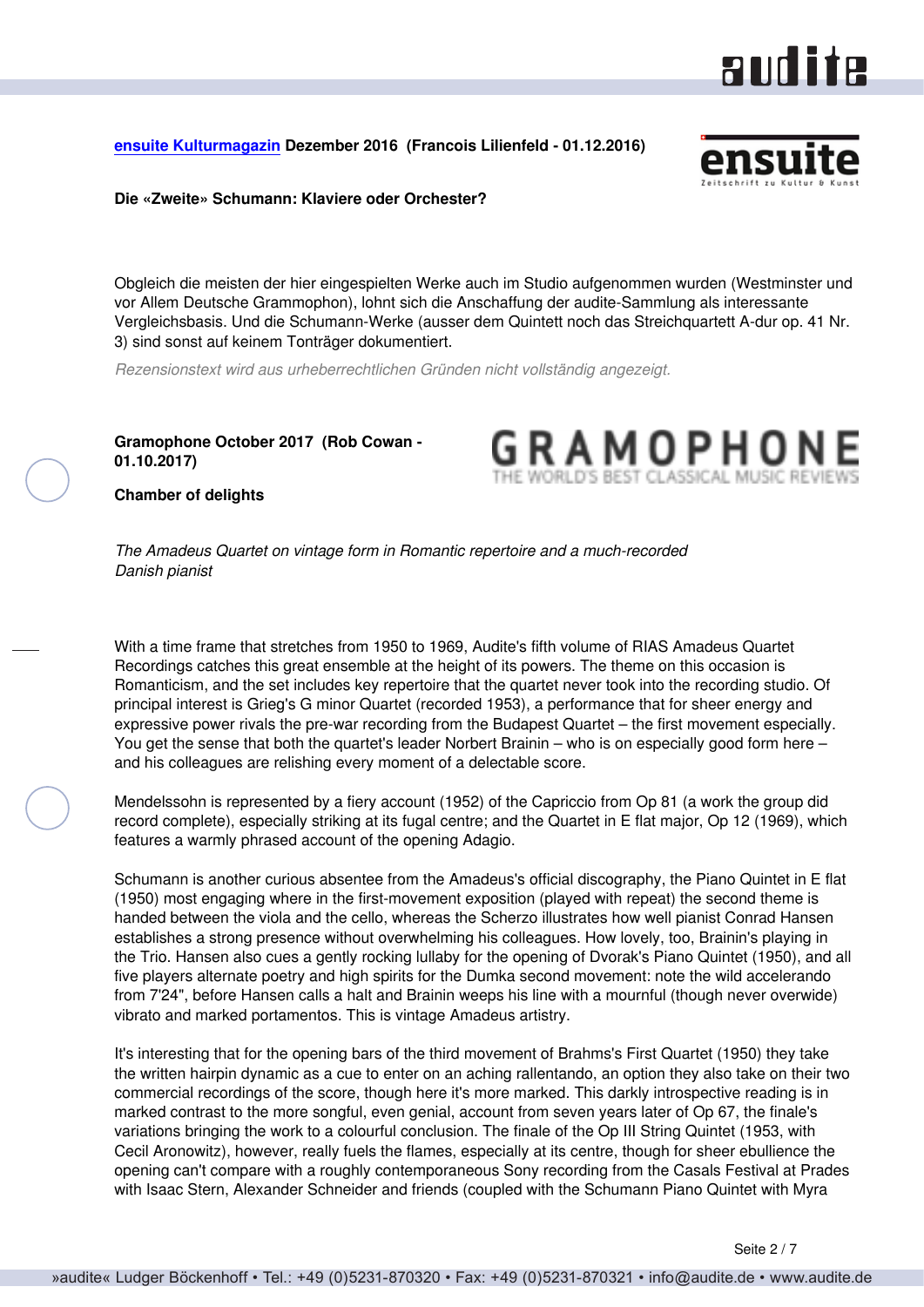<span id="page-2-0"></span>Hess), a classic that's surely due for a local reissue.

The other featured Brahms Quintets involve clarinettist Heinrich Geuser (1951), whose mellow playing fits the music's mood to perfection and Hansen (1950) whose contribution to the Piano Quintet, and the finale in particular, is powerfully communicative. Which leaves Bruckner's F major Quintet (195 7), lovingly played form start to finish (movingly emotional in the Adagio) and Verdi's E minor Quartet (1962), not quite in the same class musically as the Bruckner but very well played.

So, in closing, I'd say that of the six volumes of this invaluable edition, perhaps Volume 5, 'Romanticism', is the most treasurable of all, given the number of Amadeus repertoire rarities it includes. The transfers, all from excellent mono radio tapes, are consistently excellent. […]

**hifi & records 2/2017 (Uwe Steiner - 01.02.2017)**



*RIAS Berlin 1950 -1969, Vol. V: Romantische Kammermusik von Brahms, Schumann, Dvorak u.a.*

Die meisten der bestmöglich restaurierten Interpretationen waren bisher kaum zugänglich, und auf CD bislang gar nicht. [...] Eine Fundgrube!

*Rezensionstext wird aus urheberrechtlichen Gründen nicht vollständig angezeigt.*

**Record Geijutsu 2017.5 ( - 01.05.2017)**

Japanische Rezension siehe PDF!

**[www.artalinna.com](http://www.artalinna.com) 8 October 2017 (Jean-Charles Hoffelé - 08.10.2017) Quelle:<http://www.artalinna.com/?p=8345>**

**La vérité sur les Amadeus**

Sommet de l'album, le Quatuor de Grieg, œuvre géniale qu'ils ne gravèrent jamais au disque et qu'ils magnifient par un engagement de tous les instants [...]

*Rezensionstext wird aus urheberrechtlichen Gründen nicht vollständig angezeigt.*



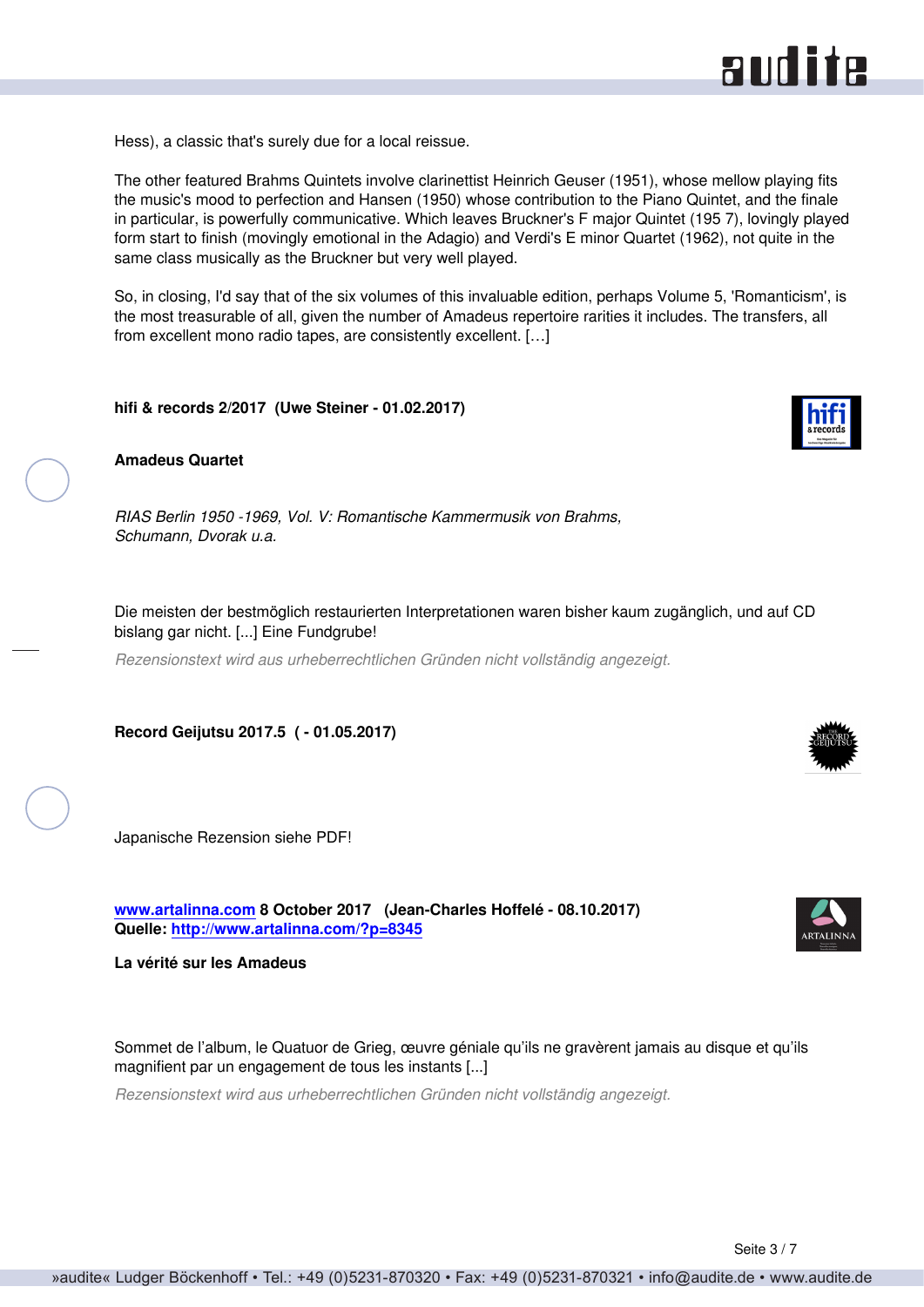### and ite

**MuricWeb** 

<span id="page-3-0"></span>**www.musicweb-international.com December 2017 (Jonathan Woolf - 01.12.2017) Quelle: [http://www.musicweb-international.com/cl...](http://www.musicweb-international.com/classrev/2017/ROTY_2017.pdf)**

#### **Recording of the Year**

Volume 5 in Audite's survey of the Berlin broadcasts of the Amadeus Quartet is undoubtedly the most important yet. Works wholly new to the quartet's discography, superbly performed, ensure that the box is of far more than archival interest. And then there are the three guest artists – Cecil Aronowitz, Heinrich Geuser and Conrad Hansen. A box to savour.

**www.musicweb-international.com Tuesday November 14th (Jonathan Woolf - 14.11.2017) Quelle: [http://www.musicweb-international.com/cl...](http://www.musicweb-international.com/classrev/2017/Nov/Amadeus_v5_21425.htm)**



The fifth volume in Audite's superbly refurbished boxed series covers a two-decade period from 1950-69 during which time the Amadeus Quartet set down numerous broadcast recordings at the Siemensvilla studios of RIAS. The fifth volume covers the Romantic period – from Mendelssohn and Schumann to Brahms, Bruckner, Grieg, Verdi and Dvořák. The great value – one of many, but the principal one nonetheless – is that several of the works are new to the quartet's discography.

The first three CDs are largely given over to Brahms. In the case of the C minor Quartet, Op. 51 No. 1 the recording is slightly shrill in the strings' upper register – this is something that is noticeable in a number of these earliest incarnations – though not enough to limit one's enjoyment of the performances. What one may lose in this acidic quality is more than made up when the playing is so vitalised and dramatically purposeful. The tonal breadth of the Romanze survives any possible aural impediment. It's the quality of refinement that demarcates the Op. 67 Quartet where one finds Norbert Brainin's beautiful phrasing in the Andante one of the most distinguishing markers of excellence. The 1957 recording quality is decidedly warmer, aerating the ensemble's textures to considerable advantage. A couple of days after the Op. 51 No. 1 performance the quartet returned to the radio studio to play the Piano Quintet in F minor, Op. 34 but not with one of their familiar colleagues, Clifford Curzon, but instead with Conrad Hansen. He is perfectly in tune with the conception, his own contribution being eminently well-balanced: playing of strong identity but selfless integration. Note his pizzicato-like paragraphs in the first movement, and the scaled question-and-response between the strings and piano, as well as the expressive inner voicings in the slow movement and the Scherzo's sweep. In the beautifully phrased Clarinet Quintet, chronologically the last work in the box to have been composed, the Amadeus is joined by Heinrich Geuser. A distinguished orchestral principal, teacher and soloist he had a considerable influence on the succeeding generation of clarinets, one of whom – Karl Leister, the most famous German player of his generation – was later to record the Clarinet Quintet with the Amadeus.

For the String Quintet, Op. 111 they are joined by their violist of choice, Cecil Aronowitz, for a September 1953 performance of vivid communicative power where the rhythmic pointing in the finale is as persuasive as the elements of rusticity embedded in the music. The Bruckner Quartet is sonorously declaimed but they manage to locate the wit in the Scherzo that prefaces the sustained gravity of the Adagio. Though they performed Schumann's chamber music in concert and for radio broadcast they never took any of the music into the studio, which makes the appearance of the Op.44 Piano Quintet and the A major Quartet, Op. 41 No. 3 so exciting. The former is again with Hansen in a performance dating from February 1962 notable for the flowing lyricism of the second movement and in the sensitive balance maintained in the finale. The A major's fugal and rustic predilections are happily brought out, the country dance that courses through the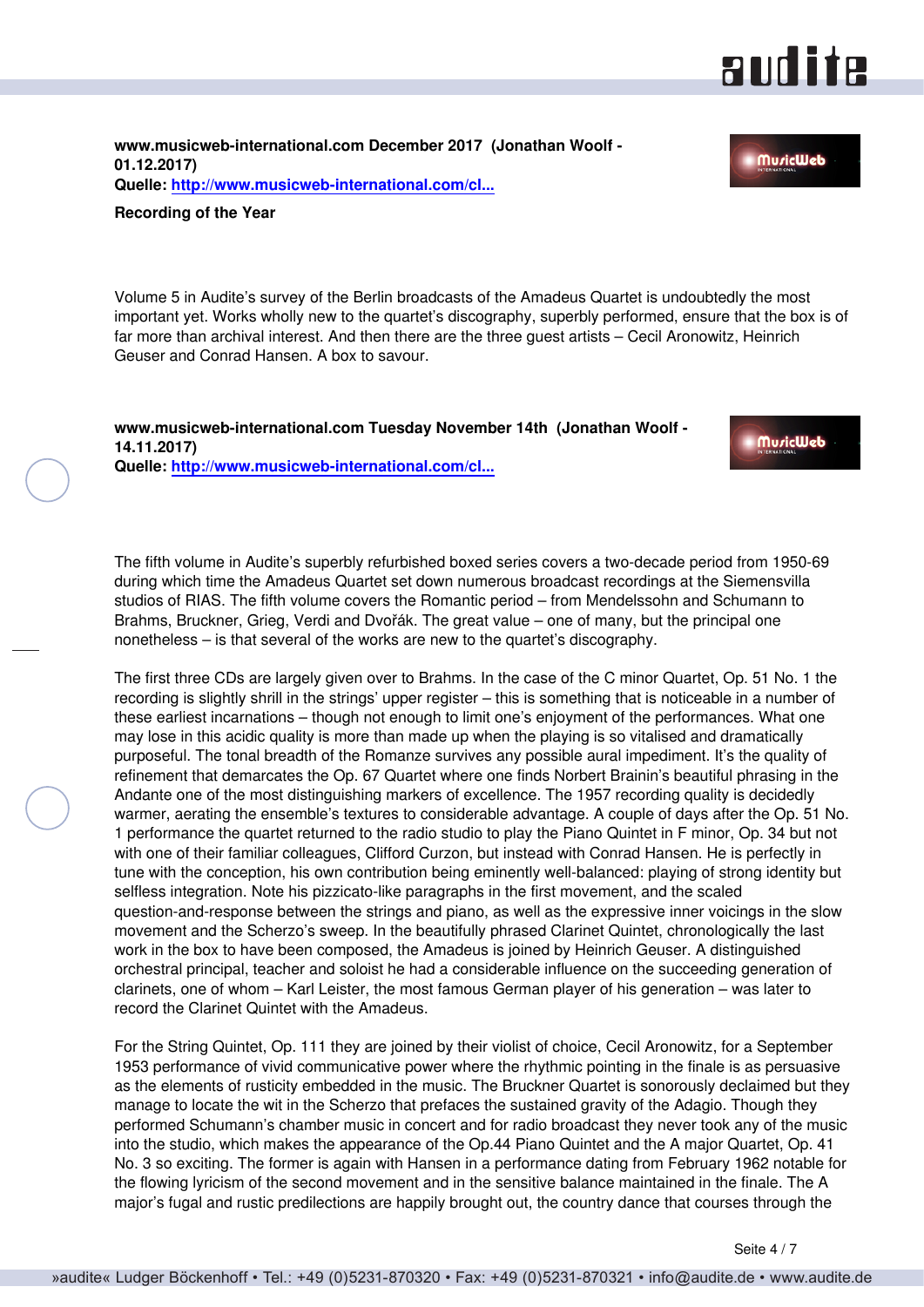## **RUD ite**

<span id="page-4-0"></span>finale being a particularly good example of the Amadeus' art. The recording quality is generous enough to make the quartet sound more characteristically themselves here than in some of the earliest readings. Even in a box this fine, disc four is therefore particularly valuable for reasons of repertoire and interpretation.

But then so too are the final discs. The Amadeus never recorded Mendelssohn's E flat major - listen to the lavishly applied tone in the Beethoven-inspired slow opening section of the first movement – but they certainly don't stint the expressive intensity of the slow movement. They did record the Capriccio from the Op. 81 Quartet as a stand-alone, and reprise that here. Perhaps surprisingly they'd had the Verdi Quartet in their repertoire right from their 1948 Wigmore Hall debut so by November 1962 it had been under their fingers for a decade-and-a-half. They'd learnt to mitigate any inherent problems in the writing whilst remaining excitingly earthy in the Prestissimo third movement. It's perhaps strange too to realise that they left behind only a single Dvořák work – inevitably, the American quartet – so the A major Piano Quintet, Op. 81 is another item new to their now-expanding discography. Hansen is again good in this 1950 reading – one can draw parallels between this interpretation and that of Curzon and the Vienna Philharmonic Quartet at around the same time, as well as on the wing with the Budapest Quartet. The Amadeus drive when required though their rhythms aren't quite as pungent as the best Czech ensembles. Finally, there is yet another newbie, the Grieg Quartet. If your standard is the impossibly high pre-war 78rpm set by the Budapest, then you will find the Amadeus not too far behind in matters of tonal breadth. It's a stylish reading and very communicatively presented.

The six CDs in this box offer great rewards for the Amadeus collector. The items new to their work list are clearly of the greatest interest and it's doubly valuable that the performances of these are no less compelling than the companion works. It's also good to hear from their collaborative artists – Aronowitz, the only violist they performed with, the great clarinetist Geuser and, of course, Hansen who makes a consistently fine impression. The original broadcast tapes have been outstandingly well realised: they're all mono with the single exception of the Mendelssohn Op. 12. In short, exemplary presentation, and a richly valuable box.

**[www.pizzicato.lu](http://www.pizzicato.lu) 17/01/2017 (Uwe Krusch - 17.01.2017) Quelle: [http://www.pizzicato.lu/meister-auch-der...](http://www.pizzicato.lu/meister-auch-der-romantischen-klange/)**



#### **Meister auch der romantischen Klänge**

Die mit der Folge 'Romanticism' fortgesetzte Reihe der Veröffentlichungen der RIAS-Aufnahmen des Amadeus Quartetts widmet sich in diesem fünften Konvolut mit sechs CDs der romantischen Musik. Dabei sind Brahms mit fünf Werken, Mendelssohn und Schumann mit jeweils zwei sowie Bruckner, Dvorak, Grieg und Verdi mit je einem Stück vertreten.

Als Besonderheiten dieser historischen Einspielungen kann man benennen, dass einige Stücke wie das Verdi-Quartett oder die Schumann-Werke vom Amadeus Quartett zwar im Konzertsaal gespielt, aber nie auf Platte aufgenommen wurden, sondern nur fürs Radio. Außerdem sind mit sechs der dreizehn Stücke viele Quintette eingespielt. Dabei haben sie für die Streichquintette auch hier auf ihren einzigen Partner in dieser Formation, Cecil Aronowitz, gesetzt.

Mit Heinrich Geuser, der mit seinem ausdrucksvollen Ton eine ganze Generation von jungen Klarinettisten geprägt hat, haben sie das Klarinettenquintett von Brahms eingespielt. Als Pianisten für die Klavierquintette haben sie Conrad Hansen gewählt und sind damit von ihrem üblichen Partner Clifford Curzon abgewichen. Auch Hansen konnte auf eine reiche Solisten- und Lehrtätigkeit zurückblicken.

Das Quartett hat in den vierzig Jahren seines Zusammenspiels mit konstanter Besetzung eine Harmonie und ein tiefes Verständnis füreinander entwickelt. Obwohl die Aufnahmen teilweise schon wenige Jahre nach Gründung des Quartetts entstanden sind, ist dieses enge Miteinander in allen Aufnahmen zu hören.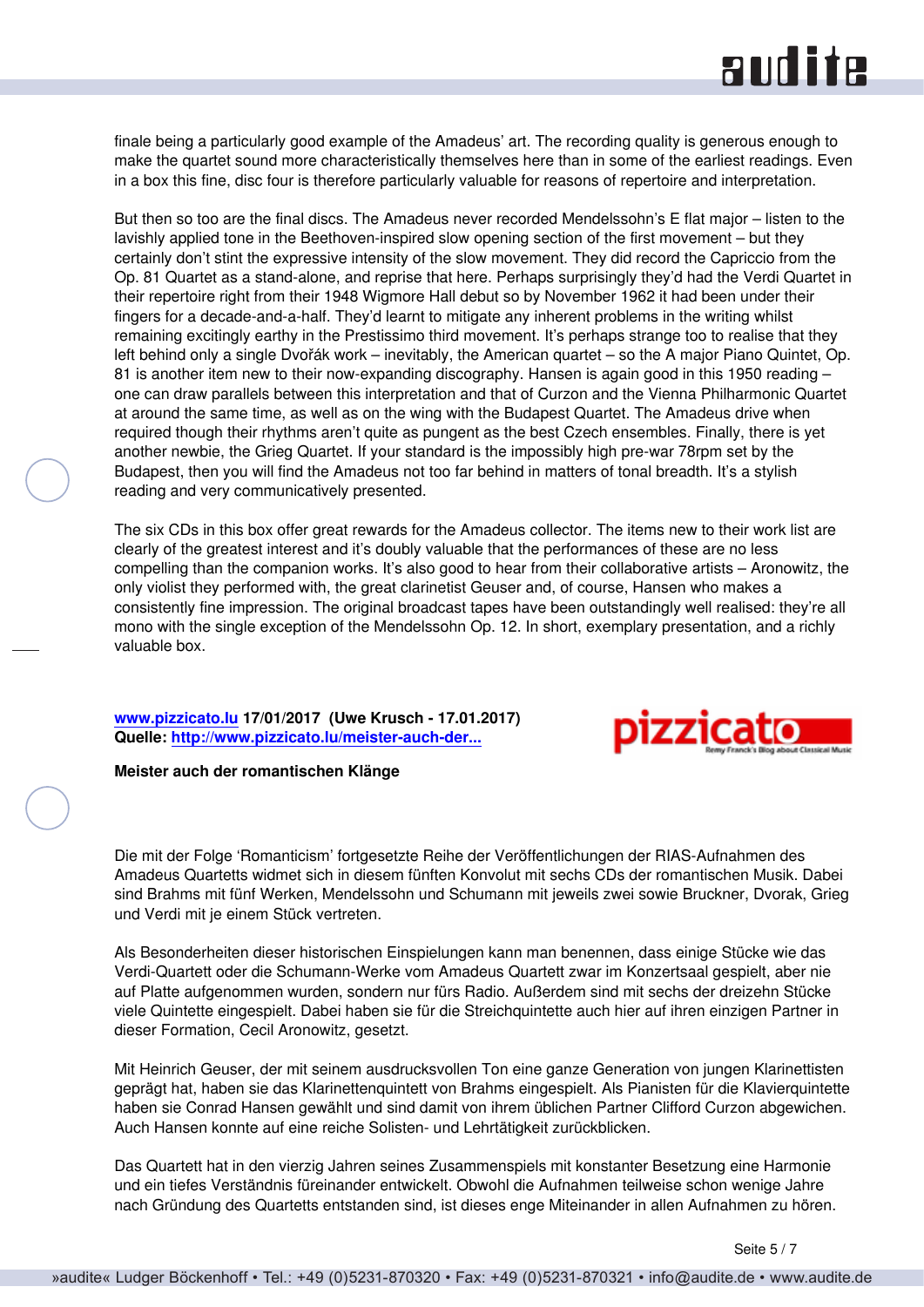

Die Romantik wird hier wohlklingend warm gezeichnet. Das führt allerdings nicht dazu, dass auch nur ein Moment langweilig oder routiniert klingt. Man spürt immer das Engagement und Intensität. Selbst das Grieg Quartett, das man auch schon disparater gehört hat, klingt schön, aber eben nicht spannungslos. Vor dem Hintergrund, dass die Aufnahmen ohne die Möglichkeit der Nachbesserungen wie unter Konzertbedingungen aufgenommen worden sind, offenbart sich die Meisterschaft des Ensembles umso mehr.

The Amadeus Quartet's performances are enthralling and show one of the great quartets of the second half of the last century in perfect togetherness and with total commitment.